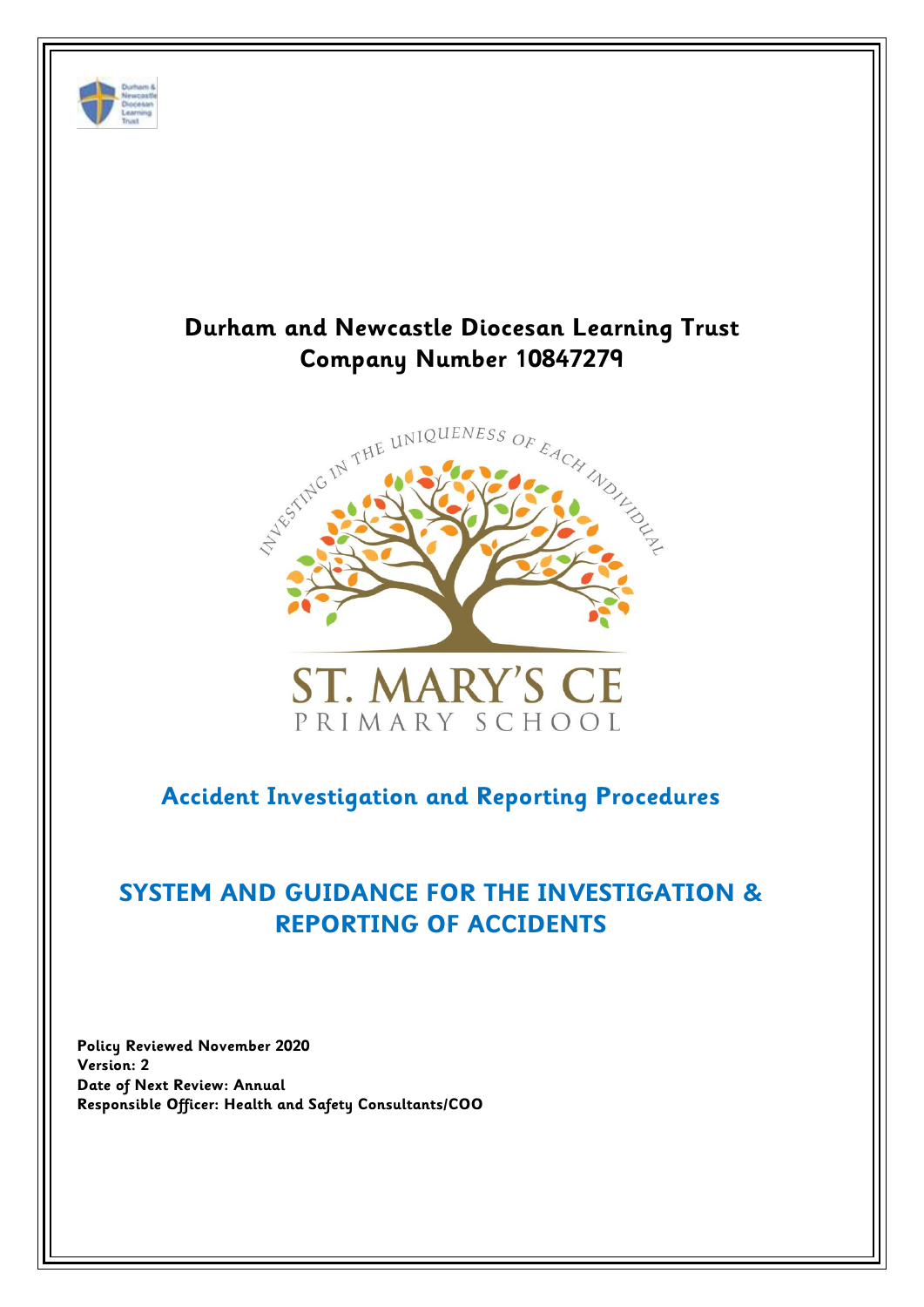# **Accident Reporting**

#### **PURPOSE**

The recording of accidents, incidents and ill health is one of the most effective ways of managing health and safety. Information from the facts gathered during accident reporting and investigations will highlight trends and patterns. As a result of this information, measures can be put into place, which will reduce the frequency and severity of Sr Mary's CE Primary School accident rates.

Nationally the HSE collects accident statistics. To facilitate this, they are supported by the legal requirements of RIDDOR, the Reporting of Injuries, Diseases and Dangerous Occurrences Regulations 2013. Therefore, The Academy is duty bound to report accidents that fall within the remit of RIDDOR.

#### **SCOPE**

This procedure refers to accidents to The Academy's staff and pupils, or accidents caused by their acts or omissions. Much will also apply if school personnel are closely involved in any aspect of an accident. Agency staff working for The Academy must also be included as they are considered to be employees under health and safety law.

#### **RESPONSIBILITIES**

The Head Teacher has overall responsible for the appropriate level of reporting; however, this duty is delegated to supporting members of staff. The Academy's Health and Safety Advisor, currently supplied by Avec, will complete RIDDOR notification to the HSE. The school administration staff will record accidents to pupils, staff members and visitors.

Initial investigation of incidents and accidents is usually the responsibility of the class teacher who may call upon assistance from the school Health and Safety Advisor (Tracy Metcalfe) [tracy.metcalfe@avec-partnership.com](mailto:tracy.metcalfe@avec-partnership.com) Telephone 07789905393 depending on the severity of the accident. From time to time because of the nature of an incident it will be the Health and Safety Advisor who leads the investigation. The Business Manager will liaise with the Health and Safety Advisor if required.

All dangerous occurrences and lost time injuries must be reported to the Business Manager.

The Health and Safety Advisor has responsibility to retain correspondence from the HSE with regards RIDDOR reportable accidents and present such information as requested by auditing authorities.

#### **ABBREVIATIONS**

| RIDDOR     | <sup>1</sup> Reporting of Injuries, Diseases and Dangerous Occurrences Regulations 2013. |
|------------|------------------------------------------------------------------------------------------|
| <b>HSE</b> | Health and Safety Executive.                                                             |

#### **GENERAL REQUIREMENTS**

#### **Accident Definitions**

#### **First Aid Treatment**

A minor injury requiring treatment by a qualified first aider (minor cuts/bruises, foreign matter in the eye etc.) and resulting in no lost time beyond the school day or shift on which it occurs.

#### **Minor Accident**

A work-related injury resulting in absence from work of between 1 and 7 days beyond the school day or shift on which it occurs.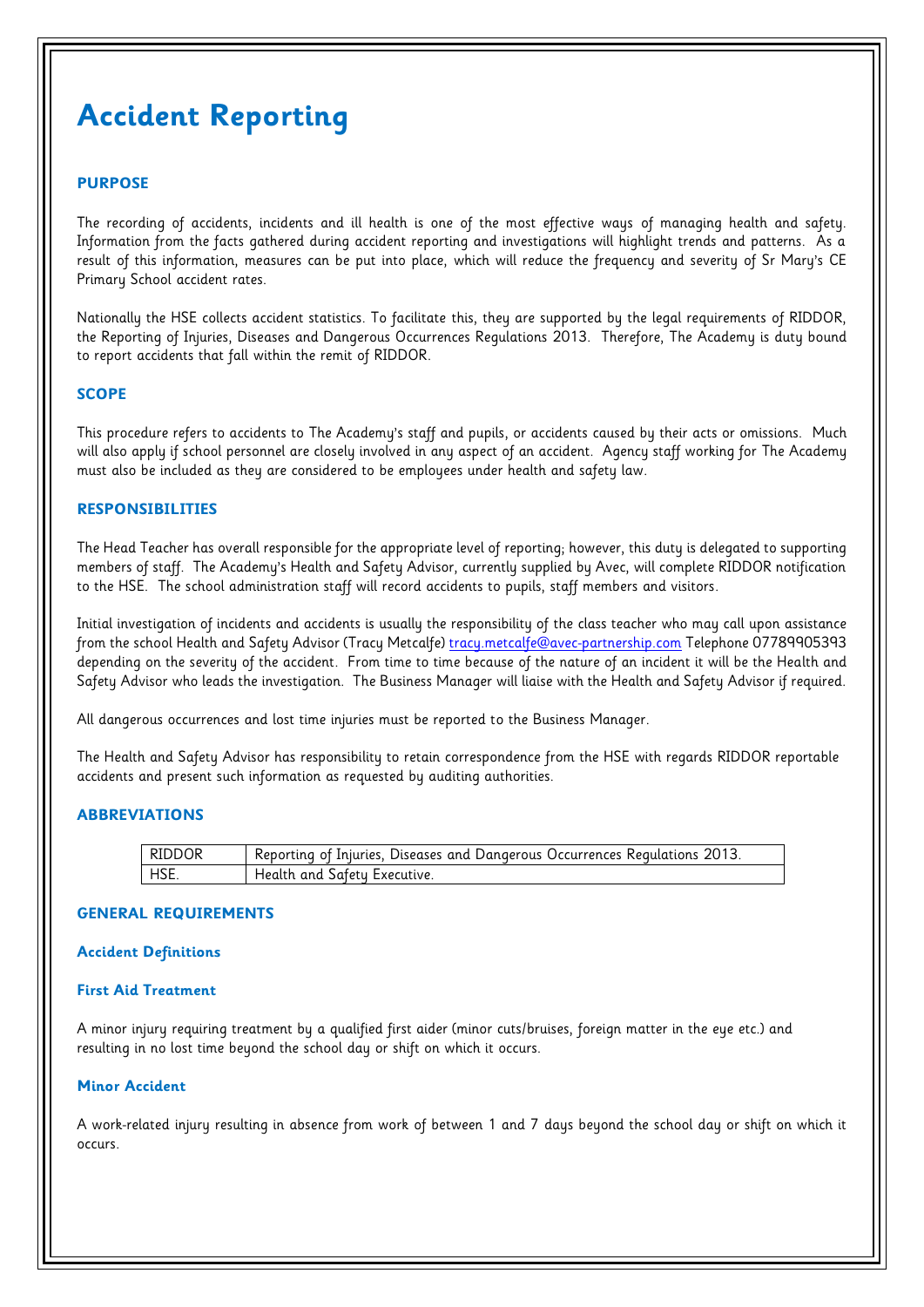#### **Lost Workday Case (Reportable Accident)**

A work-related injury, which causes incapacity for more than seven days beyond the day on which it occurs

#### **Accident Reporting**

Accidents, injuries near misses or dangerous occurrences to any person, including contractors, should be reported to the Line Manager or nominated deputy by those persons involved in the accident. The Line Manager or nominated deputy will ensure that the schools Business Manager or the Head Teacher is informed at the earliest opportunity.

If the line manager or nominated deputy is not available, the incident must be reported to the schools Business Manager or Head Teacher by the member of staff involved at the earliest opportunity.

In the event of any injuries being sustained on Academy premises, the injured person shall notify an appointed First Aider. All injuries and treatment given will be recorded in the school Accident Book.

The Business Manager on receipt of any Accident Reports will decide whether the Accident requires further investigation i.e.

- i. If the accident is required by law to be reported to the Health and Safety Executive (HSE.)
- ii. If the accident could have resulted in serious consequences (what could have happened), and
- iii. If the accident may result in a civil claim.

Investigation findings are recorded on an Accident Investigation Report Form (See Attachment 1).

In the event that the accident/ incident was witnessed, a witness statement is to be recorded on the witness statement form (see Attachment 2).

If an accident report form is deemed necessary the Administration staff will forward a copy of the accident report form to the Health and Safety Advisor, currently Tracy Metcalfe [tracy.metcalfe@avec-partnership.com](mailto:tracy.metcalfe@avec-partnership.com) Telephone 07789905393, as soon as reasonably possible.

All the above-mentioned paperwork is collated and is kept readily available for inspection by the HSE or the Loss Assessor.

#### **Reporting of Injuries, Diseases and Dangerous Occurrences Regulations 1995 as amended 2013 (RIDDOR)**

Some incidents that happen in schools, or during education activities out of school, must be reported to the Health and Safety Executive (HSE) under the Reporting of Injuries, Diseases and Dangerous Occurrences Regulations 2013 (RIDDOR). These Regulations require employers and other people to report accidents and some diseases that arise out of or in connection with work. The school Health and Safety Advisor is responsible for reporting to the HSE all Accidents/Incidents that fall under the requirements of RIDDOR. Any feedback from the HSE will be relayed to the Business Manager and Head Teacher.

#### **Staff must report the following work-related accidents, including those resulting from physical violence, if they injure either the school's Staff, or self-employed people working on the premises:**

- accidents which result in death or major injury\* must be reported immediately.
- accidents which prevent the injured person from continuing at his/her normal work for more than seven days.
- **\* A major injury is classed as one of the following:**
- fracture other than to fingers, thumbs or toes;
- any amputation;
- dislocation of the shoulder, hip, knee or spine;
- loss of sight (temporary or permanent);
- a chemical or hot metal burn to the eye or any penetrating injury to the eye;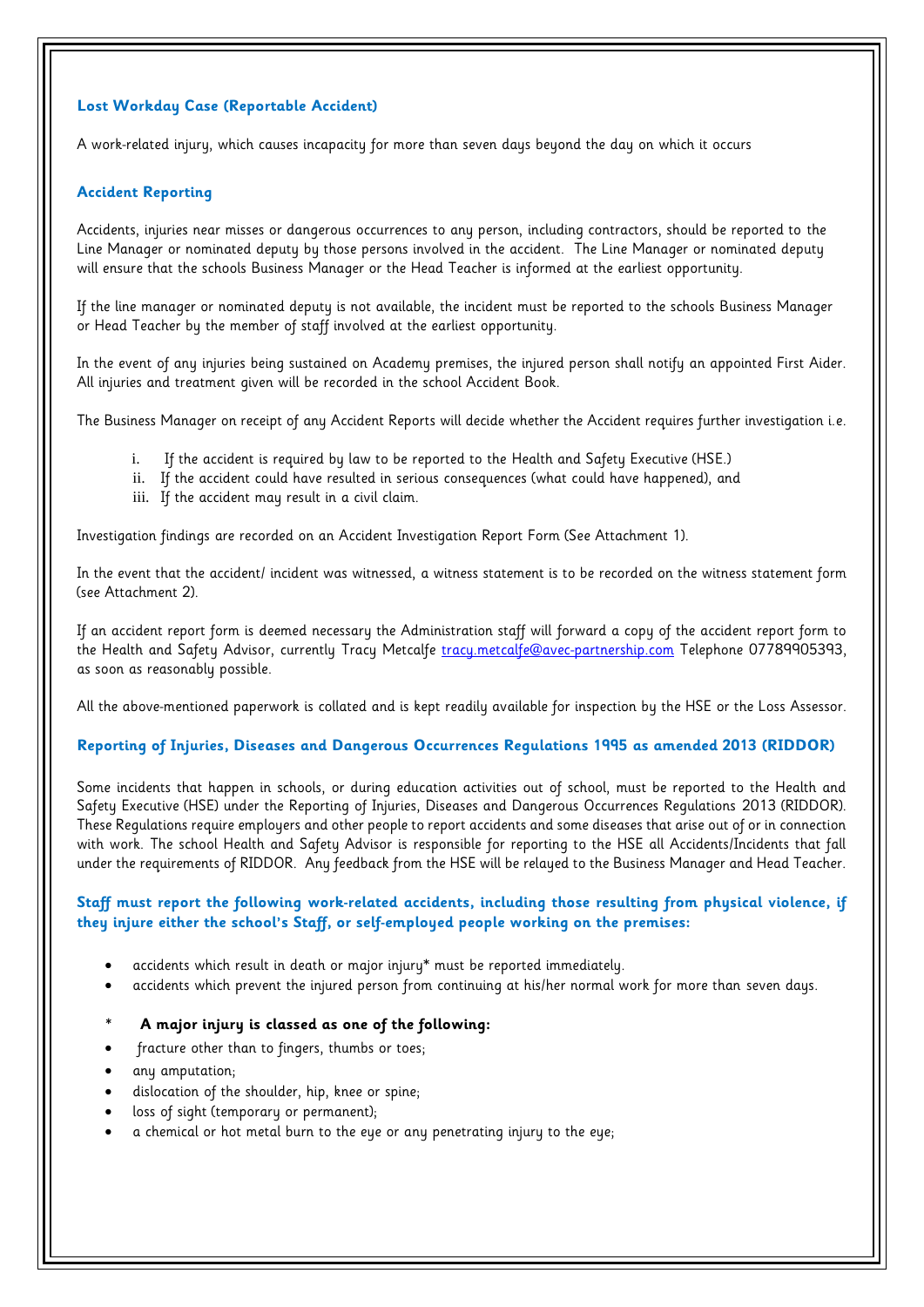- any injury resulting from an electric shock or electrical burn (including any electrical burn caused by arcing or arcing products) leading to unconsciousness or requiring resuscitation or admittance to hospital for more than 24 hours;
- any other injury leading to:
	- -hypothermia, heat-induced illness or unconsciousness;
	- -resuscitation or requiring admittance to hospital for more than 24 hours;
	- acute illness requiring medical treatment; or
	- loss of consciousness;
- acute illness which requires medical treatment where there is reason to believe that this resulted from exposure to a biological agent or its toxins or infected material.

#### **What about pupils and other people who are not at work?**

You need to inform the Health and Safety Advisor if an accident that happens to someone who is not at work, e.g. a pupil or visitor, if: the person involved is killed or taken to hospital and the accident arises out of or in connection with the work activity.

#### **How does the school decide whether an accident 'arises out of or is in connection with work'?**

- An accident will be reportable if it is attributable to:
- work organisation (e.g. the supervision of a field trip);
- plant or substances (e.g. machinery, experiments etc);
- the condition of the premises.

#### **What about sports activities?**

Accidents and incidents that happen in relation to curriculum sports activities and result in pupils being killed or taken to hospital for treatment are reportable.

#### **Playground accidents**

Playground accidents due to collisions, slips, trips and falls are not normally RIDDOR reportable unless this happens out of work or in connection with work, e.g. because of:

- the condition of the premises or equipment
- inadequate supervision.

#### **Accident/ Incident frequency rates**

The accident/ incident reports are reviewed by the Health and Advisor at the end of each term.

Accident/ incident rates are not required by any form of legislation; however, they are to monitor trends and provide a comparison to previous safety performance.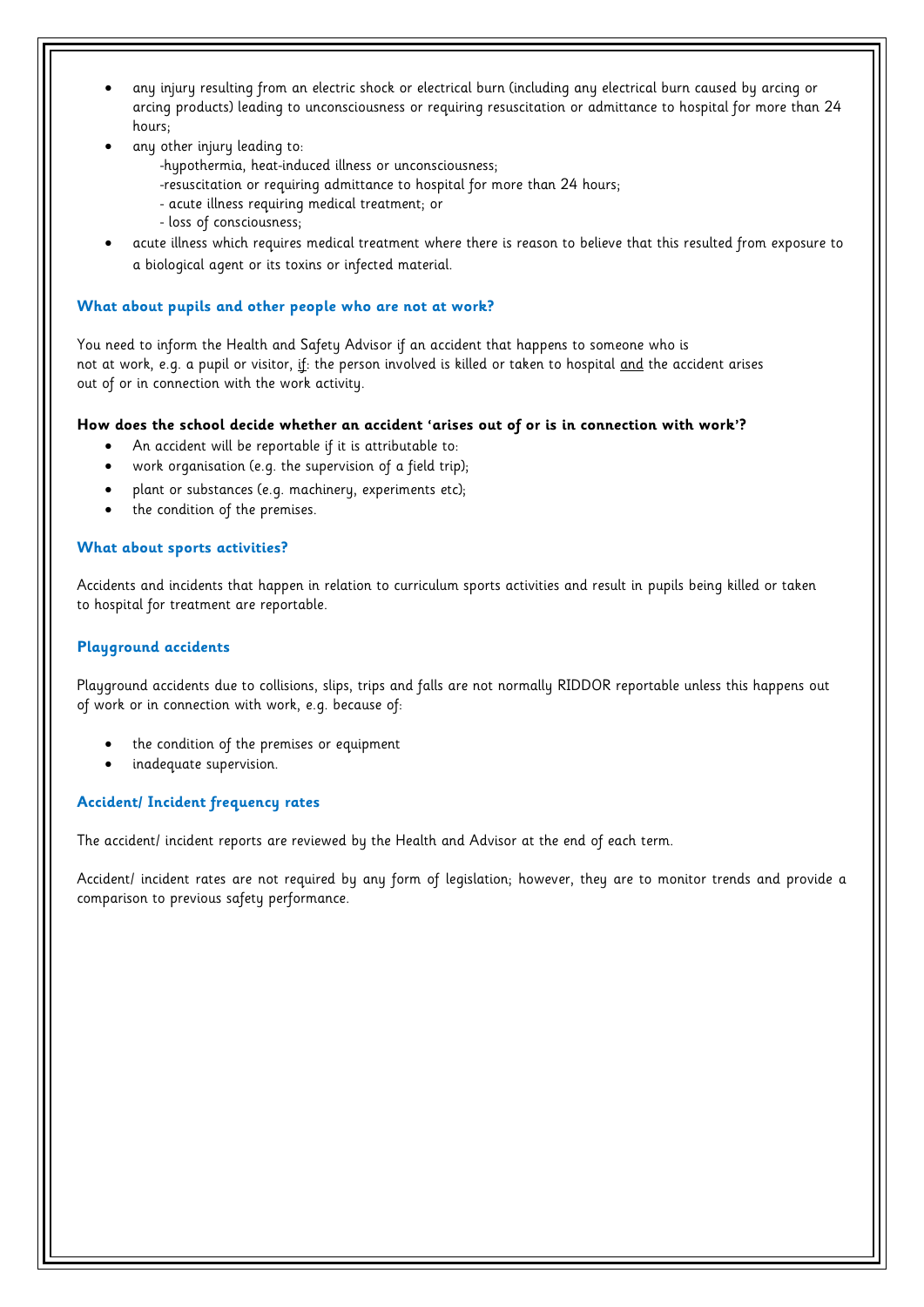### **Attachment 1**

# **ACCIDENT/ INCIDENT INVESTIGATION REPORT**

| Date of birth: |                                                                           |  |  |  |  |
|----------------|---------------------------------------------------------------------------|--|--|--|--|
|                | Pupil or staff member (if staff what is the injured person's occupation): |  |  |  |  |
|                |                                                                           |  |  |  |  |
|                |                                                                           |  |  |  |  |
|                |                                                                           |  |  |  |  |
|                |                                                                           |  |  |  |  |
|                |                                                                           |  |  |  |  |
|                |                                                                           |  |  |  |  |
|                |                                                                           |  |  |  |  |
|                |                                                                           |  |  |  |  |
|                |                                                                           |  |  |  |  |
|                |                                                                           |  |  |  |  |
|                |                                                                           |  |  |  |  |
|                |                                                                           |  |  |  |  |
|                |                                                                           |  |  |  |  |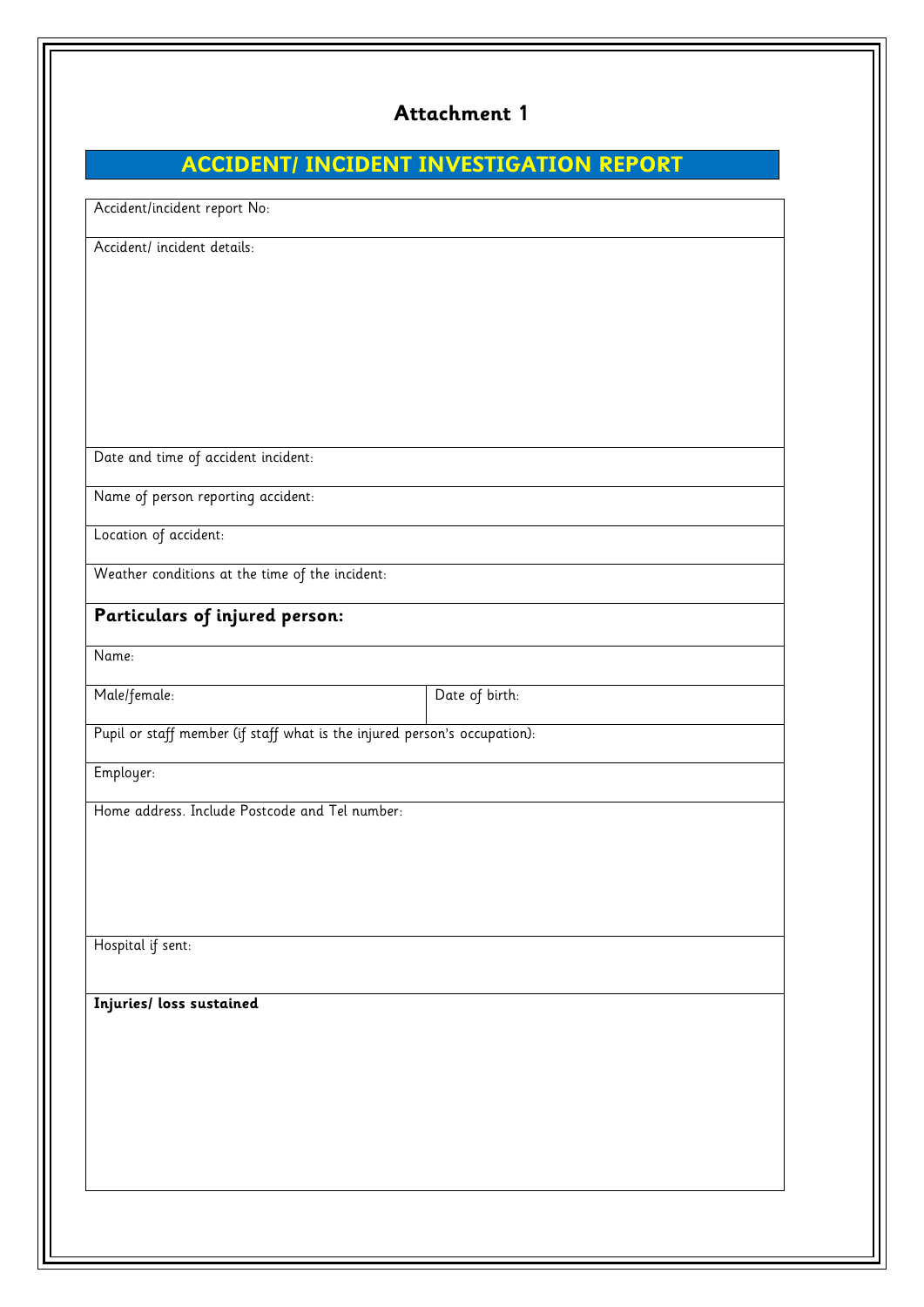|                                           | <b>Attachment 1 Continued</b>                         |  |
|-------------------------------------------|-------------------------------------------------------|--|
|                                           | <b>ACCIDENT/ INVESTIGATION REPORT</b>                 |  |
| Factors that contributed to the accident: |                                                       |  |
|                                           |                                                       |  |
|                                           |                                                       |  |
|                                           |                                                       |  |
|                                           |                                                       |  |
|                                           |                                                       |  |
|                                           |                                                       |  |
|                                           |                                                       |  |
|                                           |                                                       |  |
|                                           |                                                       |  |
| Recommendations to prevent a recurrence:  |                                                       |  |
|                                           |                                                       |  |
|                                           |                                                       |  |
|                                           |                                                       |  |
|                                           |                                                       |  |
|                                           |                                                       |  |
|                                           |                                                       |  |
|                                           |                                                       |  |
| Comments by Head Teacher if appropriate:  |                                                       |  |
|                                           |                                                       |  |
|                                           |                                                       |  |
|                                           |                                                       |  |
|                                           | Comments by Health and Safety Advisor if appropriate: |  |
|                                           |                                                       |  |
|                                           |                                                       |  |
|                                           |                                                       |  |
|                                           |                                                       |  |